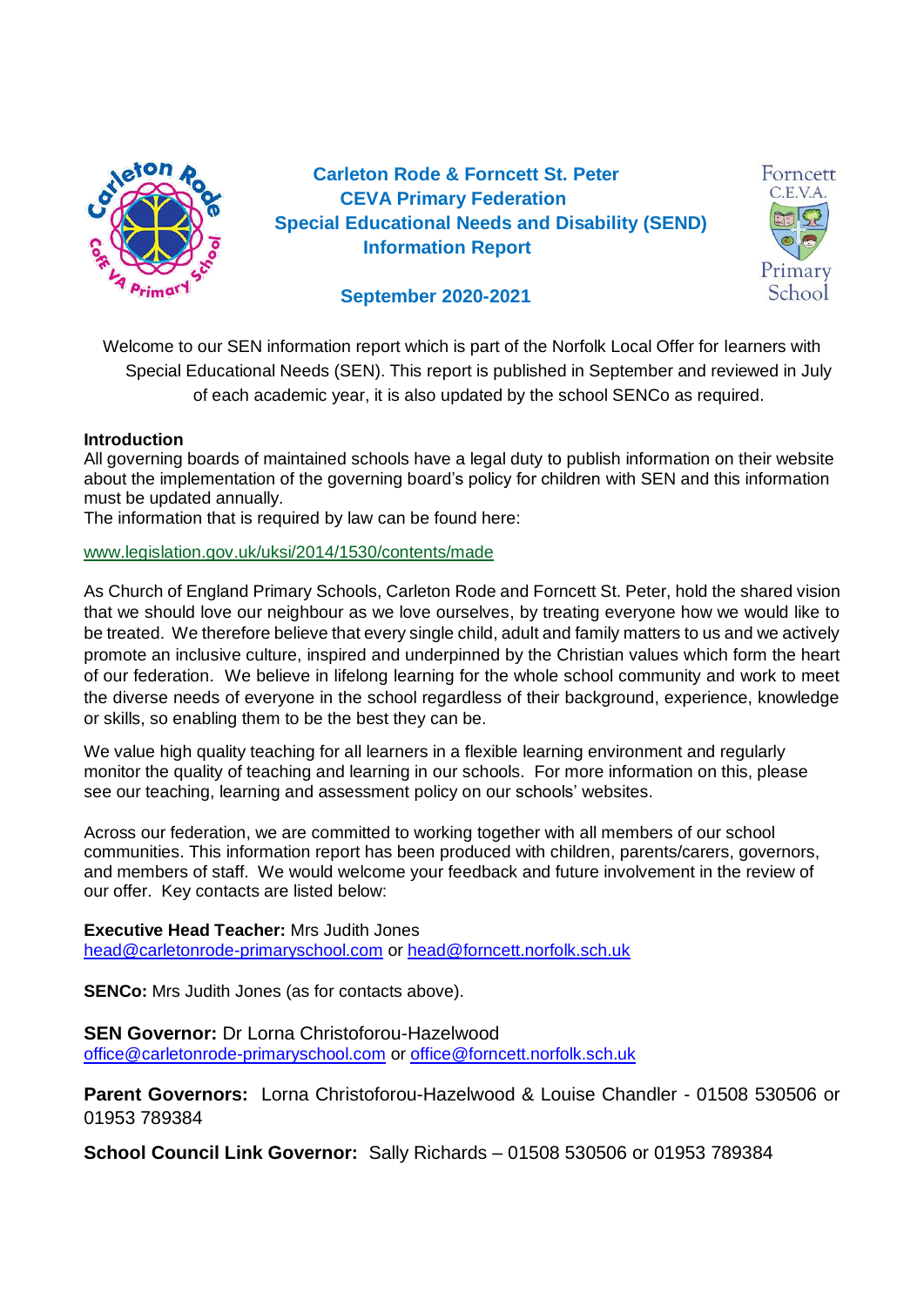This SEND Information Report describes the range of provision and support available to support identified children as and when appropriate. This is subject to change depending on budgetary constraints and policy review.

If you have specific questions about the Norfolk Local Offer please visit: [https://www.norfolk.gov.uk/children-and-families/send-local-offer/about-the-local-offer/what-is-the](https://www.norfolk.gov.uk/children-and-families/send-local-offer/about-the-local-offer/what-is-the-local-offer)[local-offer](https://www.norfolk.gov.uk/children-and-families/send-local-offer/about-the-local-offer/what-is-the-local-offer) for information.

Alternatively, if you think your child may have SEN, please speak to their class teacher or contact the school SENCo. We will then act swiftly to assess and ensure plans are put in place if required. If your child is felt to have SEN their name will then be added to the school SEN register. We pride ourselves on the positive and collaborative relationships we have with our parents/carers.



### **How we Identify and Assess SEN**

At different times in their school career, a child or young person may have a special educational need. The SEN Code of Practice defines SEN as:

*"A child or young person has SEN if they have a learning difficulty or disability which calls for special educational provision to be made for them. A child of compulsory school age or a young person has a learning difficulty or disability if they:*

*(a) Have a significantly greater difficulty in learning than the majority of others of the same age; or*

*(b) Have a disability which prevents or hinders them from making use of educational facilities of a kind generally provided for others of the same age in mainstream schools or mainstream post-16 institutions."*

SEN learners are grouped in the Code of Practice under four broad areas:

- *Communication and Interaction*
- *Cognition and Learning*
- *Social, Emotional and Mental Health*
- *Sensory and/or Physical*

Our SEN profiles differ in each school and from year to year.

#### **Carleton Rode SEN Profile**

In autumn 2020 we identified 12.4% of children as having SEN. 10.4% are SEN support (coded K), and 2% have an Education Health and Care Plan.

- 50% of all children are identified as having SEN linked to Cognition and Learning
- 17% of all children are identified as having SEN linked to Communication and Interaction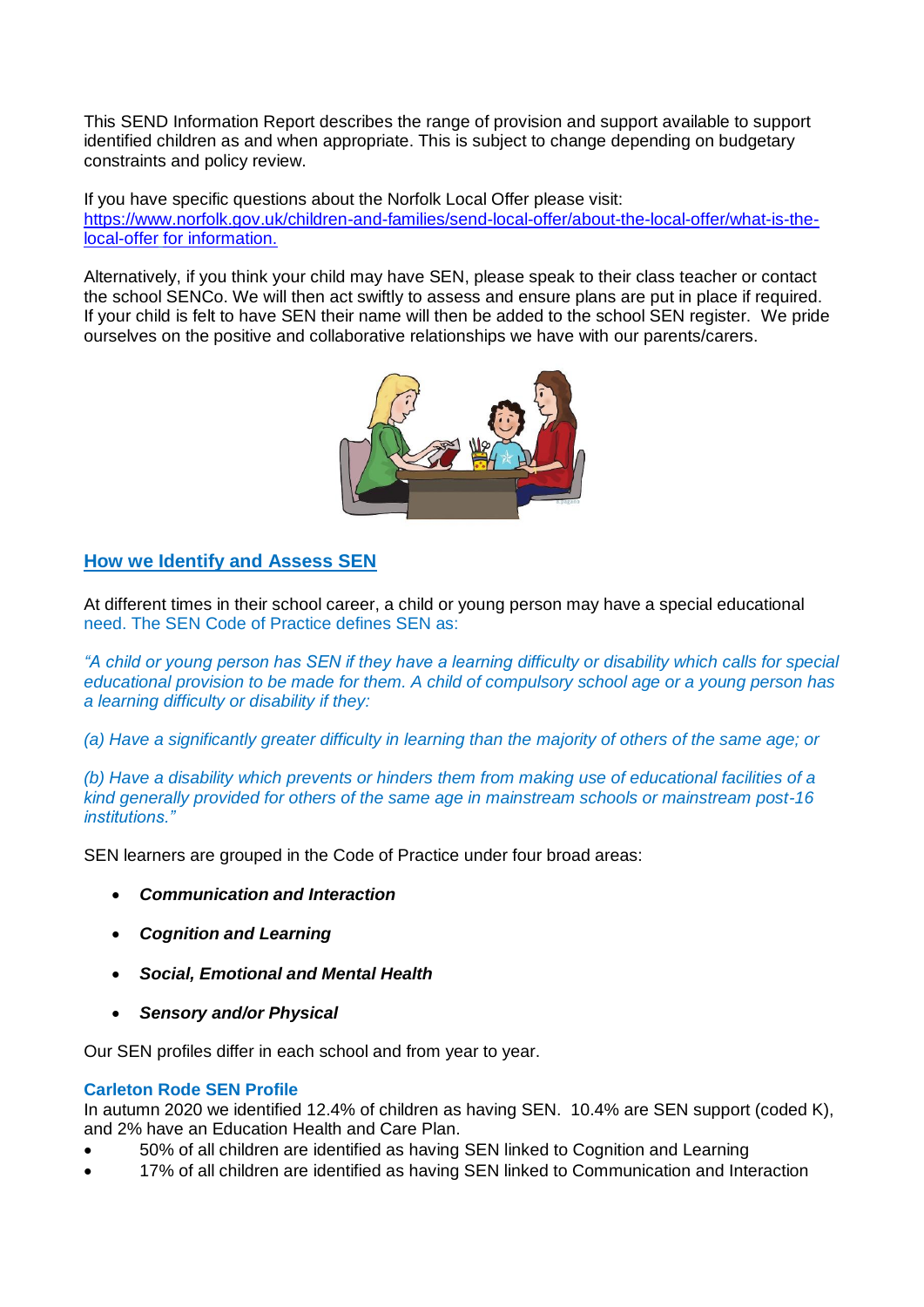- 17% of all children are identified as having SEN linked to Social, Emotional and Mental Health difficulties
- 17% of children are identified as having SEN linked to Physical and Sensory needs

#### **Forncett St Peter SEN Profile**

In autumn 2020 we identified 10% of children as having SEN. 9% are SEN support (coded K), and 1% have an Education Health and Care Plan.

- 30% of all children are identified as having SEN linked to Cognition and Learning
- 40% of all children are identified as having SEN linked to Communication and Interaction
- 20% of all children are identified as having SEN linked to Social, Emotional and Mental Health difficulties
- 10% of children are identified as having SEN linked to Physical and Sensory needs

The national figure for SEN identification in January 2019 was 15.4%, 3.3% of whom were children with Statements or EHCPs and 12.1% of whom are children at SEN support.

Our federation is committed to ensuring that all learners have access to learning opportunities. We know when a child needs help if:

- Concerns are raised by parents/carers, external agencies, teachers, the child's previous school or the child themselves
- Screening, such as that completed on entry or as a result of a concern being raised, indicates a gap in knowledge and/or skills.
- Whole school tracking of attainment outcomes indicates lack of expected rate of progress.
- Observation of the child indicates that they have additional needs

If a learner is identified as having SEN, we will provide provision that is 'additional to, or different from' the normal differentiated curriculum, which is intended to help children overcome the barrier/s to their learning.

Learners can fall behind in school for many reasons such as:

- Absence (either through illness or any other reason)
- Attendance of different schools (i.e. inconsistent opportunity to learn)
- English as an Additional Language (EAL)
- Social, emotional or mental health concerns
- Medical Conditions

We ensure that assessment of educational needs directly involves the learner, their parents/carers and of course their class teacher. We have a range of assessment tools available within the school and some which we share with other schools.

For some learners we may want to seek advice from specialist services. As a federation, we seek advice and commission support from a variety of specialists, including:

| Speech and Language Therapy                           | www.ecch.org/our-services/services/cf-<br>speech-and-language-therapy-for-children-<br>and-young-people/ |
|-------------------------------------------------------|----------------------------------------------------------------------------------------------------------|
| <b>Ormiston Point 1 Counselling Service</b>           | www.ormiston.org                                                                                         |
| Child and Adolescent Mental Health Service<br>(CAMHS) | https://youngminds.org.uk/find-help/your-<br>guide-to-support/guide-to-camhs/                            |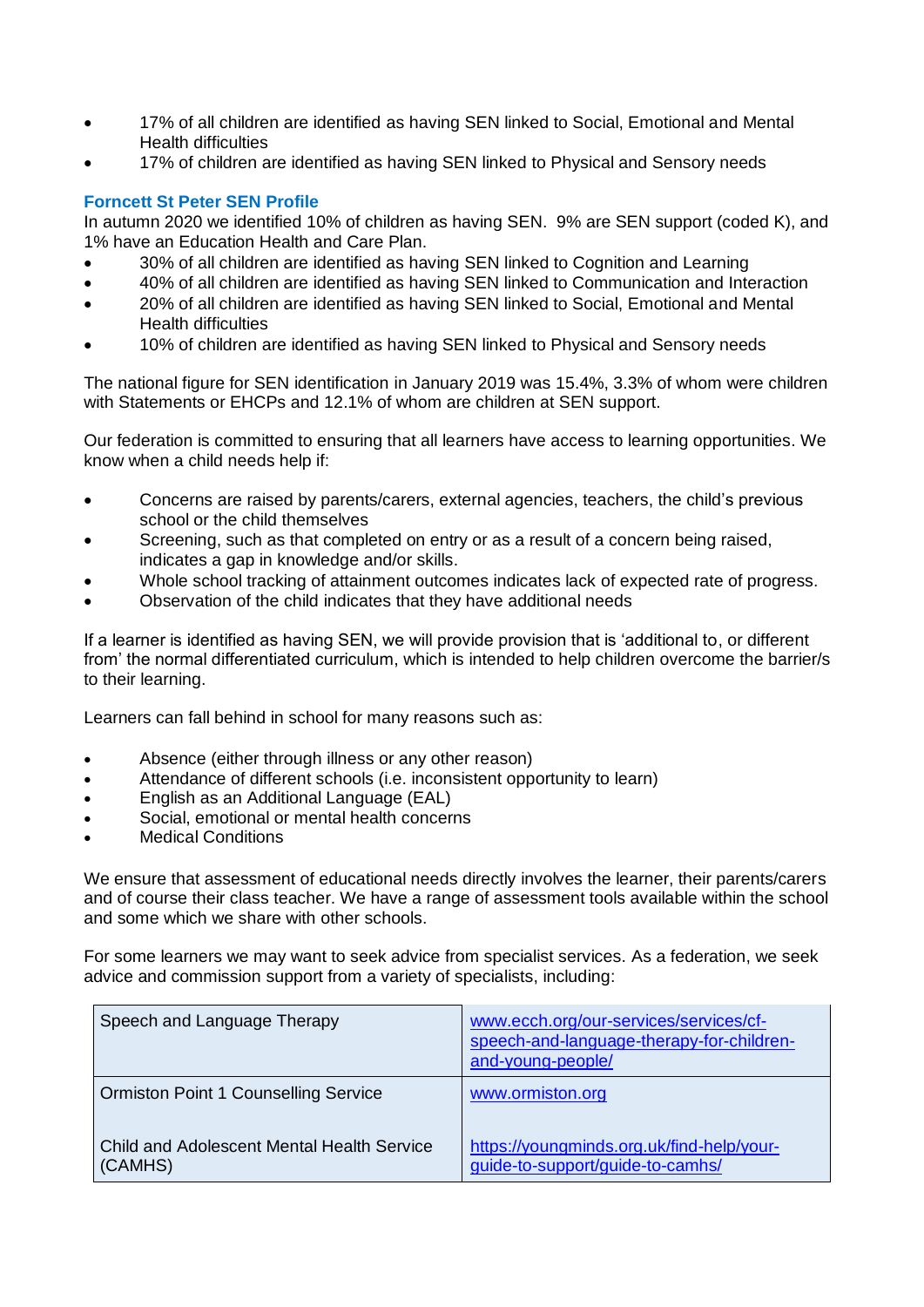| <b>Willow Tree Educational Psychology Service</b>                             | www.willowtreelearning.co.uk/aboutus.php                                                                       |
|-------------------------------------------------------------------------------|----------------------------------------------------------------------------------------------------------------|
| <b>EPSS</b>                                                                   | https://www.norfolkepss.org.uk/about-us/epss-<br>team/                                                         |
| Virtual School Sensory Support (for children<br>with visual or hearing needs) | http://vsss.virtual-school.org.uk/about                                                                        |
| <b>Access Through Technology</b>                                              | www.schools.norfolk.gov.uk/Pupil-<br>needs/Access-Through-Technology/index.htm                                 |
| English and an Additional Language (EAL)                                      | http://www.schools.norfolk.gov.uk/Pupil-<br>needs/Minorities-Achievement-Attainment-<br>Service-MAAS/NCC134932 |
| School 2 School Support                                                       | www.s2ssupport.co.uk/                                                                                          |
| Norfolk Parent Partnership                                                    | https://www.norfolksendpartnershipiass.org.uk                                                                  |

The decision to commission support is made by the school and is based on a variety of factors including academic progress, and/or results of assessments carried out by teaching staff or other professionals. It may also be based on ensuring children have a smooth transition into school or if we feel children require specific assessments or support when going through significant change either at home or school. Parents/carers will be always be informed when this happens and be part of the process.

Some children will require support for a longer period of time to ensure they can access the curriculum effectively and be included fully in classroom learning and school events. Support will be planned by school staff and where appropriate by external professionals. Parents/carers will also be kept informed about this support

For a very small percentage of children, whose needs are significant and complex, a request will be made to the local authority to conduct an assessment of education, health and care needs. This may result in an Education, Health and Care Plan (EHCP) being provided.



# **Our Approach to Teaching Learners with SEN**

We believe in participation for all wherever and whenever possible. We want to create an inclusive culture in our school and we strive to be responsive to the diversity of children's backgrounds, interests, experience, knowledge and skills.

Every teacher is required to adapt the curriculum to ensure access to learning for all children in their class. In the first instance, all children access quality first teaching, with teachers holding high expectations for all their children. They ensure that all teaching is based on building on what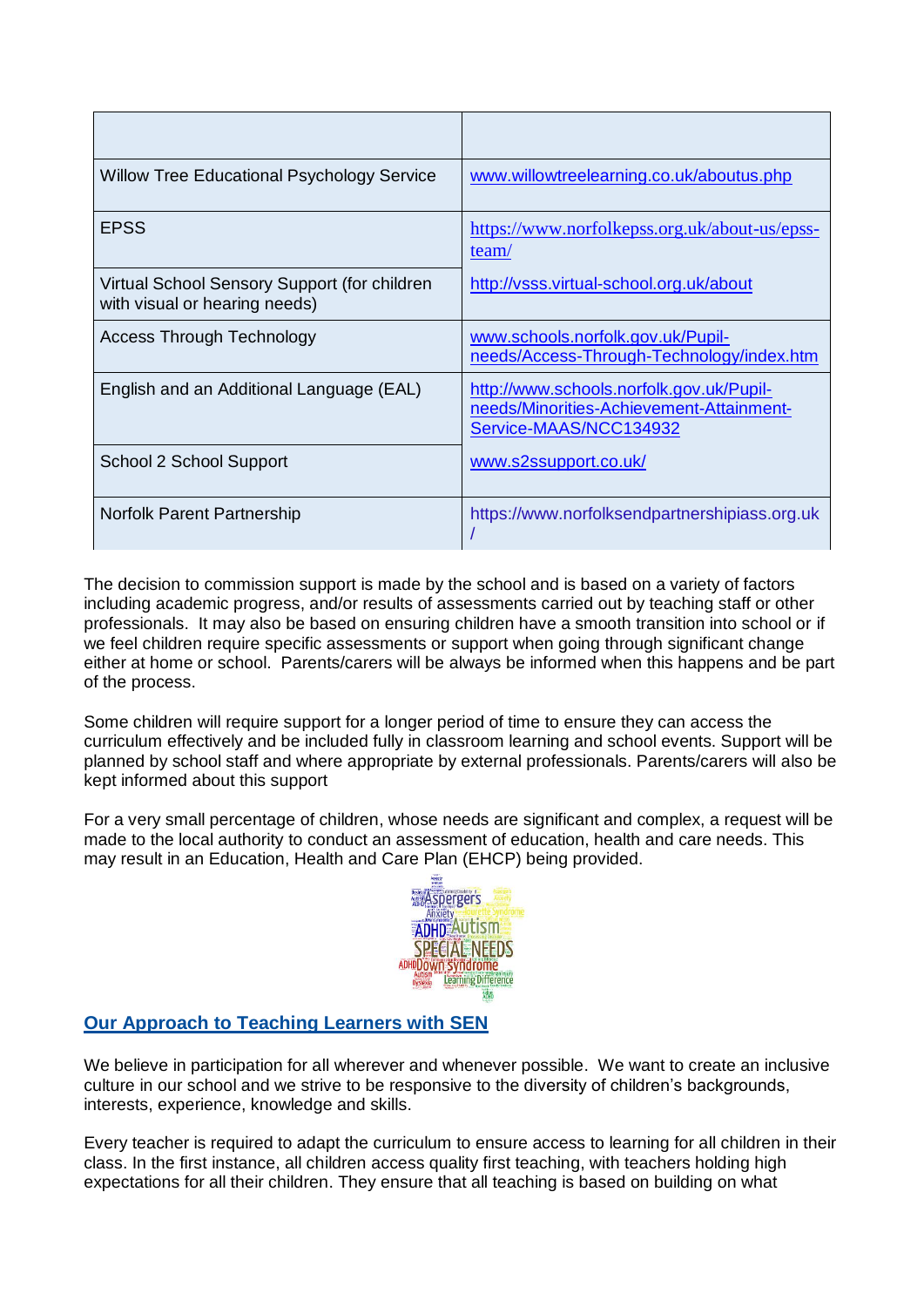children already know, can do and can understand. Teachers use a range of learning styles so that every child can fully engage with their learning and may use various strategies to adapt access to the curriculum. This might include using:

- Visual timetables
- Writing frames
- I-pads, laptops or other alternative recording devices
- Peer buddy systems
- Positive behaviour rewards systems
- Sloping writing desks

Each learner identified as having SEN, is entitled to support that is 'additional to or different from' a normal differentiated curriculum. The type of support is dependent on the individual learning needs, and is intended to enable access to learning and overcome the barrier to learning identified. In consultation with the individual child and parents/carers, teachers will complete an 'Provision Plan' and/or a 'One Page Profile' to ensure that children are fully involved in their own learning.

The support we provide is described on a provision map, which outlines the interventions and actions we deliver to support learners with SEN across the year groups. We modify the provision map regularly to reflect the changing needs of our learners and we work closely with other schools and professionals to ensure that we identify and deliver high quality intervention programmes.

We monitor progress of all learners, and staff continually assess children to ensure that learning is taking place. Our federation system for monitoring progress includes holding regular pupil progress meetings with staff.

For children who are looked after (LAC) or previously looked after/adopted (PLAC) and also have special educational needs, the schools work closely with the Virtual School, carers and outside agencies to ensure bespoke provision.

#### **How do we find out if this support is effective?**

Monitoring progress is an integral part of teaching and leadership in each school. We follow the 'assess, plan, do, review' model and ensure that both parents/carers and children are involved in the process. Before any additional provision is selected to help a child, the class teacher, parents/carers and child agree what they expect to be different following this intervention. A baseline will also be recorded, which can be used to compare the impact of the provision.

Children, parents/carers, teaching and support staff will be directly involved in the review of progress. This review can be built in to the intervention itself, or it can be a formal meeting held at least once a term, where we all discuss progress and next steps. If a learner has an Education Health and Care Plan (EHCP), the same termly review conversations take place, as well as an annual formal review of the EHCP.

Class teachers may also keep you informed via home/school contact books, letters, reports and additional meetings as required.

The school SENCo collates the impact data of interventions, to ensure that we are only using interventions that work for each child and have a well-researched evidence base to start with. Progress data of all learners is collated by the whole school and monitored by Teachers, Senior Leaders and Governors.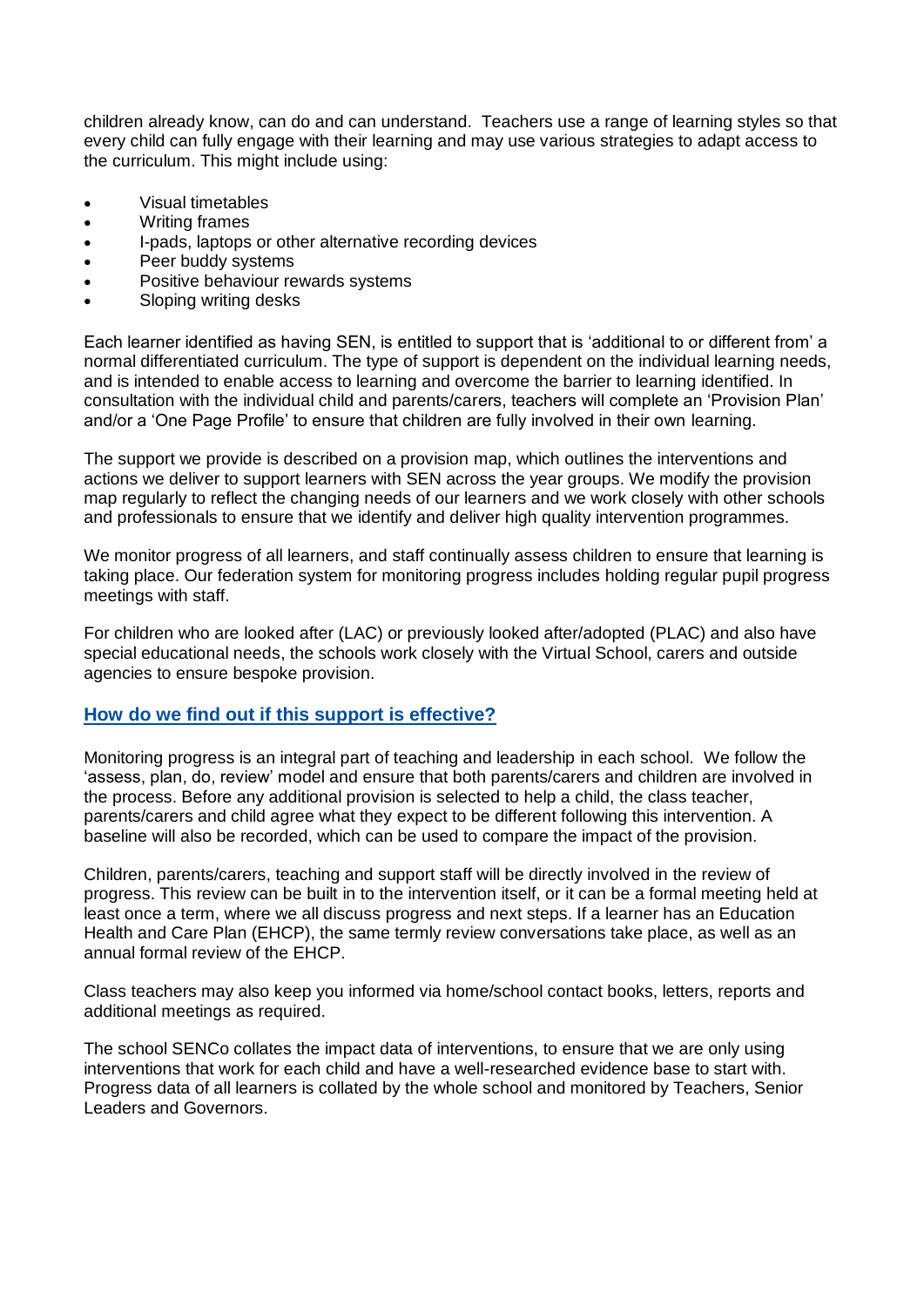

# **Safeguarding and Child Protection**

Staff and governors are all very mindful that children with SEN are statistically much more likely to suffer abuse in one or several forms compared to those with no SEN. They are particularly vulnerable to child criminal exploitation, child sexual exploitation and peer on peer abuse. For this reason, all adults in the federation are trained to spot the signs and symptoms of abuse and exploitation in children and are proactive in safeguarding all children. For more information about how we safeguard our children, please go to either schools' website to view our Safeguarding and Child Protection Policy.

## **Children with Medical Needs**

Children with medical needs will be provided with a detailed Individual Health and Care Plan, compiled in partnership with the school nurse and parents/carers and if appropriate, the child themselves. Staff who volunteer to administer and supervise medications, will follow all procedures. All medicine administration procedures adhere to the guidelines in the School Medicine Administration Policy.



# **Social and Emotional Support for Children**

We recognise that having high self-esteem is crucial to a child's well-being. We have a caring, understanding team looking after our children who provide high quality pastoral care for all of the children in their classes. If we consider that a child needs extra support with their social and/or emotional health, additional support will be put in place by the teacher or teaching assistant working with that child. At times, the school may also wish to seek help from external agencies. In this instance, parents/carers will be informed and consent for referral will need to be obtained.

# **Fostering Positive Behaviour**

As a school we have a very positive approach to all types of behaviour with a clear reward system that is followed by all staff and children. If a child has behavioural difficulties an Individual Behaviour Plan is written with the child and parents to identify the specific issues, put relevant support in place and set targets. After any behaviour incident we expect the child to reflect on their behaviour with an adult, sometimes completing a reflection form. This helps to identify why the incident happened and what the child needs to do differently next time to change and improve their behaviour.

### **Schools approach to Bullying**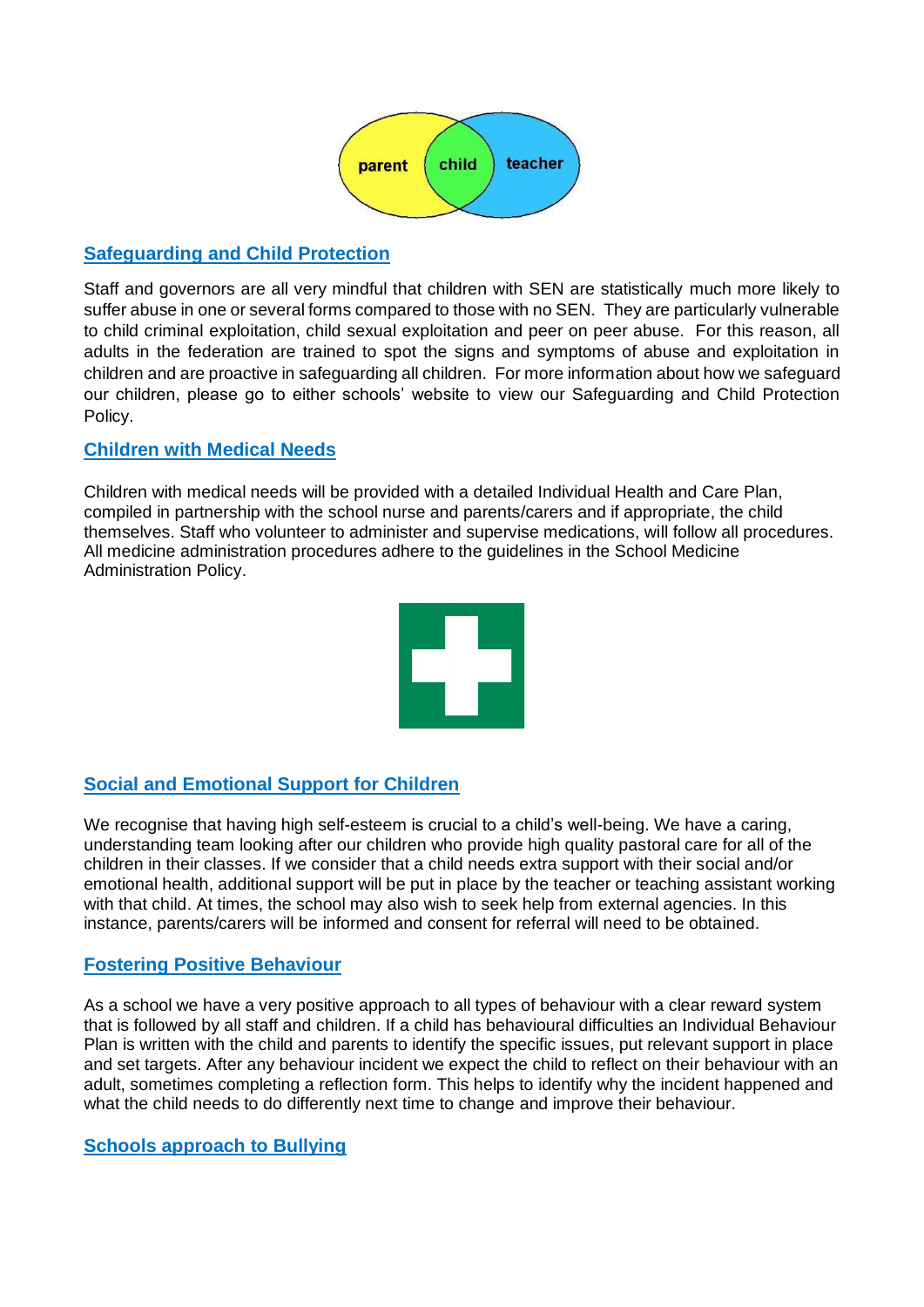Bullying is anti-social behaviour and can affect anyone. It is unacceptable in our federation and will not be tolerated. We understand that statistically children with special needs are more likely to be subjected to forms of bullying and therefore our staff are very vigilant to any such behaviours. Our behaviour and anti-bullying policy can be accessed on the schools' websites.

## **Transition - Preparing for the Next Step**

Transition is a part of life for all learners. This can be transition into a new class in school, having a new teacher, or moving on to another school. Across the federation, we recognise that 'moving on' can be difficult for a child with SEN and we take steps to ensure that any transition is a smooth as possible. If your child is moving to another school, we will contact the new school SENCo and ensure he/she knows about any special arrangements or support that need to be made for your child. We will make sure that all records about your child are passed on as soon as possible in accordance with GDPR regulations.

When moving classes within school, all information including Provision Plans, Behaviour plans and EHCPs will be passed on to the new class teacher in advance and teachers will meet to discuss provision.

In Year 6, the SENCo will discuss the specific needs of your child with the SENCo of their new secondary school. This may include creating a 'Personal Passport' which includes information about themselves for their new school. Where possible your child will visit their new school on several occasions and in some cases, staff from the new school will visit your child in their school.



# **Additional Opportunities for Learning**

All learners have the same opportunity to access extra-curricular clubs and activities run by staff or external providers. These clubs vary through the year and may be before, after or during school at lunchtimes. We are committed to ensuring that reasonable adjustments are made to allow participation by all wherever possible.

All staff have training in the requirements of the 2010 Equality Act. This legislation places specific duties on schools, settings and providers including the duty not to discriminate, harass or victimise a child or adult linked to a protected characteristic defined by the Equality Act and to ensure it makes 'reasonable adjustments'.

The 2010 Equality Act definition of disability is:

*"A person has a disability for the purposes of this Act if (s)he has a physical or mental impairment which has a substantial and long-term adverse effect on his ability to carry out normal day to day activities."*

Section 1 (1) Disability Discrimination Act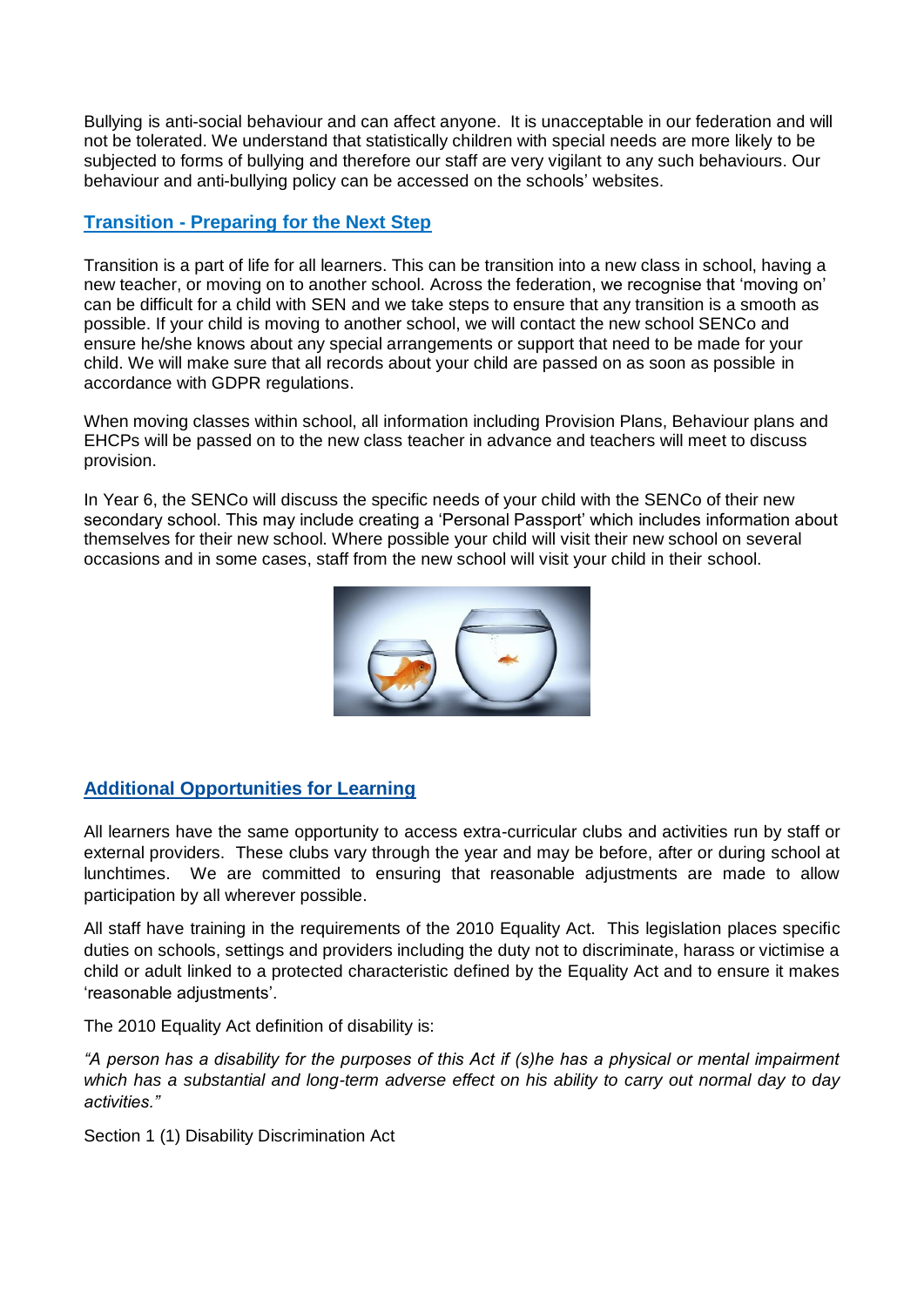This definition includes learners with long-term conditions such as asthma, diabetes, epilepsy and cancer. Children with these conditions do not necessarily have SEN, but there is a significant overlap between disabled children and those with SEN. Children may therefore be covered by both SEN and disability legislation.

Further information about the 2010 Equality Act and related issues can be found at:

### <http://www.legislation.gov.uk/ukpga/2010/15/contents>

Staff and governors are all aware that some children with SEN can find forming and maintaining friendships and other relationships both in and out of school potentially challenging. For this reason, we monitor our children closely at play and lunchtimes to ensure they are safe, secure and happy at play. If required, we support them to make friendships through techniques such as modelling, making introductions and teaching specific games with the help of older children. We also ensure that children with SEN are planned for and supported appropriately to enable them to access residential stays and days out where relevant as we understand that these enrichment activities may also potentially cause issues. We have strived to create a culture of loving acceptance in our schools and we teach all children to understand that although we are all different, we are all of equal worth and deserving of love and respect. As a result, incidents of bullying are very rare and children, including those with SEN, say they feel safe and able to be themselves in school.

## **Funding for SEN**

Each of our schools receives funding directly from the Local Authority (LA) to support the needs of learners with SEN. Additional 'Top Up' funding can be accessed for high need children via application to the LA. The amount the LA gives to each school may differ and is detailed in an SEN memorandum. The Executive Headteacher (EHT) decides on the best way to spend the budget for SEN in consultation with the school governors, on the basis of needs in the school and the amount of SEN funding coming in. There will be discussion of all the information they have about SEN in the school, including the children already receiving support, the children needing extra support and the children who have been identified as not making as much progress as would be expected. It is then decided what additional resources, training and support is needed.

## **Have Your Say**

This SEN report declares our annual offer to learners with SEN, but to be effective it needs the views of all parents/carers, learners, governors and staff. So please engage with our annual process to 'assess plan, do and review' provision for SEN.

### **Expressing Concern or Making a Complaint**

Our aim is to try and ensure that we provide the best possible educational experience we can for all our children, including those with identified SEN. From time to time, it may be that you feel the provision we have made is not what you feel it should be. We will not necessarily know this if you do not tell us, so we would urge you to contact us as soon as possible to discuss your concerns so that we can work together to resolve the issue as quickly as we can. Details about how to raise a concern or a complaint are available on our schools' websites.